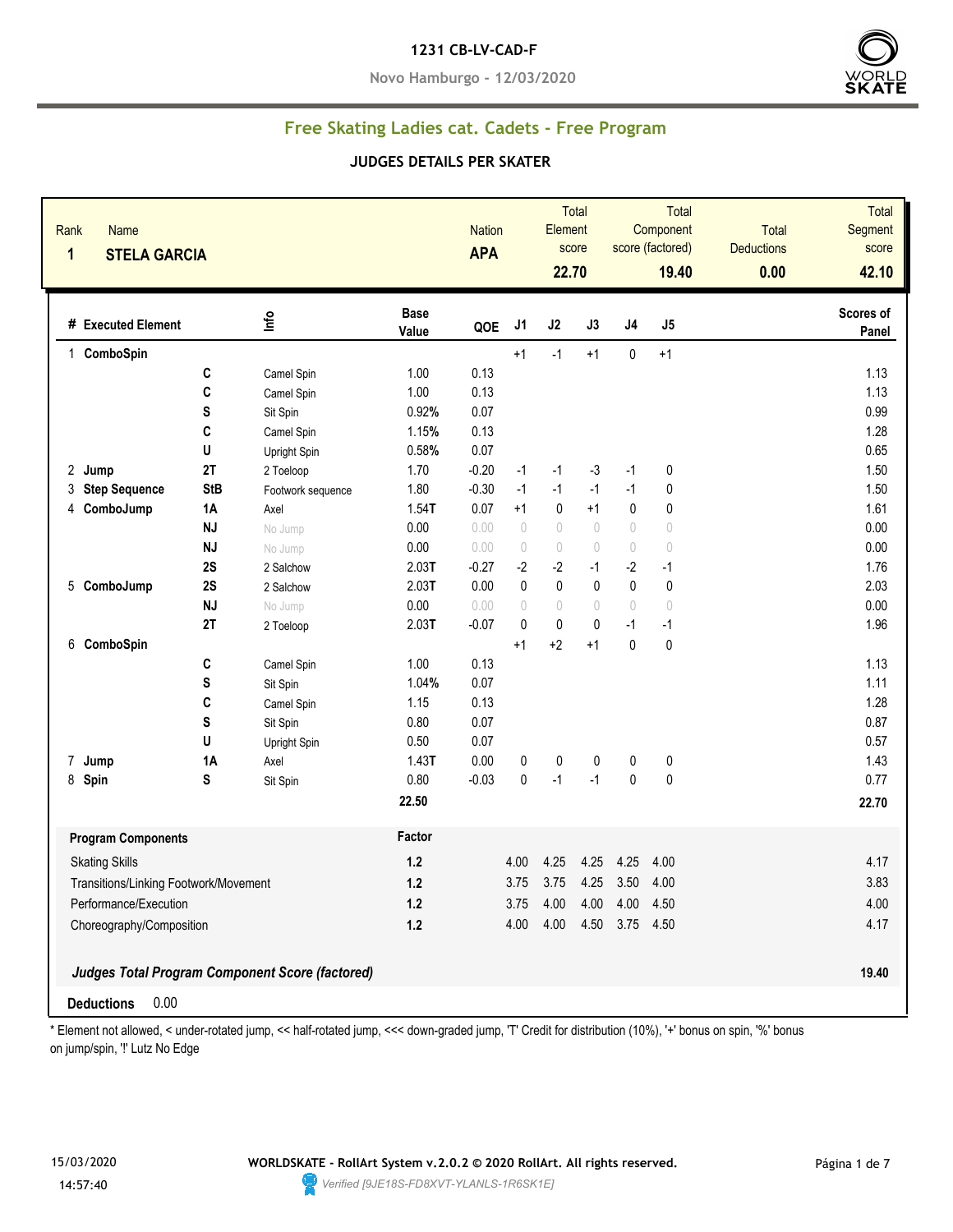#### **JUDGES DETAILS PER SKATER**

| <b>Event Manager</b> | <b>CAMILA BECKER</b>  | <b>Specialist</b> | GABRYELLA ALBUQUERQUE |
|----------------------|-----------------------|-------------------|-----------------------|
| Data Operator        | RAFAELA SCHERER       | Assistant         | ANA PAOLA LOEBLEIN    |
| <b>Controller</b>    | <b>CAMILA HOEPERS</b> | Referee           | <b>CAMILA HOEPERS</b> |
| Judge 1              | STEFANY KWIATKOWSKI   | Judge 2           | ANDRESSA RECKZIEGEL   |
| Judge 3              | SOFIA BATISTA         | Judge 4           | DIOGO SILVA           |
| Judge 5              | EDUARDO HIERRO        |                   |                       |

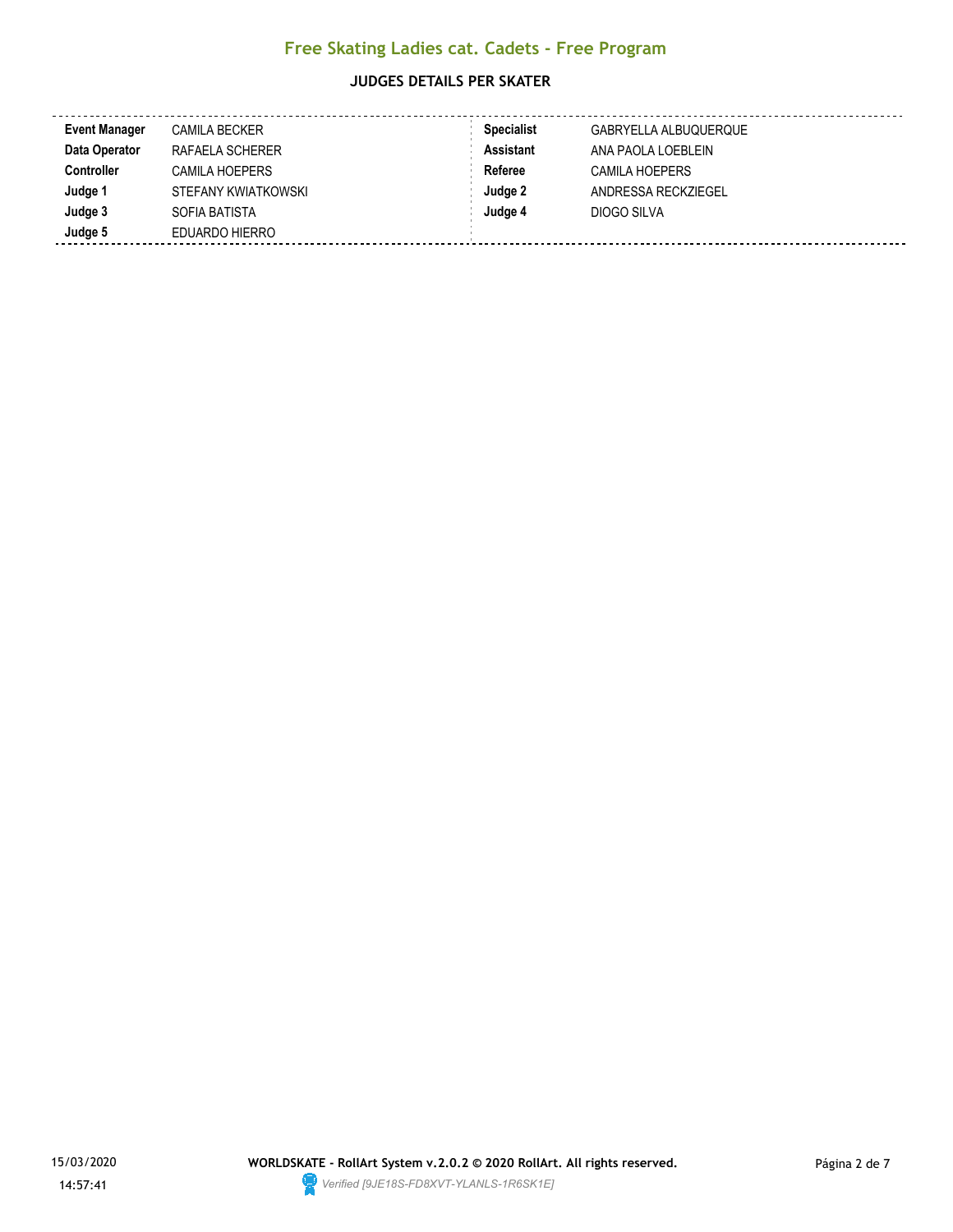#### **JUDGES DETAILS PER SKATER**

| Rank<br><b>Name</b><br>$\overline{2}$<br><b>FERNANDA BORTOLUZZI</b> |                                                        |                    |                      | <b>Nation</b><br><b>CPS</b> |                                  | Element<br>21.12 | Total<br>score                   |                                  | Total<br>Component<br>score (factored)<br>19.19 | Total<br><b>Deductions</b><br>0.00 | Total<br>Segment<br>score<br>40.31 |
|---------------------------------------------------------------------|--------------------------------------------------------|--------------------|----------------------|-----------------------------|----------------------------------|------------------|----------------------------------|----------------------------------|-------------------------------------------------|------------------------------------|------------------------------------|
| # Executed Element                                                  |                                                        | ۴ů                 | <b>Base</b><br>Value | QOE                         | J1                               | J2               | J3                               | J4                               | J5                                              |                                    | Scores of<br>Panel                 |
| 1 ComboJump                                                         | 2F <                                                   | 2 Flip             | 1.60                 | $-0.20$                     | $-2$                             | $-1$             | $-1$                             | $-1$                             | $-1$                                            |                                    | 1.40                               |
|                                                                     | <b>NJ</b>                                              | No Jump            | 0.00                 | 0.00                        | $\begin{array}{c} \n\end{array}$ | $\bigcirc$       | $\bigcirc$                       | $\begin{array}{c} \n\end{array}$ | $\circ$                                         |                                    | 0.00                               |
|                                                                     | <b>NJ</b>                                              | No Jump            | 0.00                 | 0.00                        | $\bigcirc$                       | $\bigcirc$       | $\bigcirc$                       | $\bigcirc$                       | $\begin{array}{c} \n\end{array}$                |                                    | 0.00                               |
|                                                                     | 2Lo                                                    | 2 Loop             | 2.51                 | $-0.07$                     | $-1$                             | $\mathbf 0$      | 0                                | $-1$                             | 0                                               |                                    | 2.44                               |
| $\overline{c}$<br>Jump                                              | 2Lo                                                    | 2 Loop             | 2.20                 | 0.00                        | $-1$                             | $+1$             | 0                                | $\mathbf{0}$                     | 0                                               |                                    | 2.20                               |
| 3<br>Jump                                                           | 1A                                                     | Axel               | 1.30                 | 0.00                        | $-1$                             | $+1$             | $\mathbf{0}$                     | $\mathbf{0}$                     | 0                                               |                                    | 1.30                               |
| Spin<br>4                                                           | <b>NLHee</b>                                           | Heel Spin No Level | 0.00                 | 0.00                        | $-1$                             | $-1$             | $\begin{array}{c} \n\end{array}$ | $-1$                             | $+1$                                            |                                    | 0.00                               |
| <b>Step Sequence</b><br>5                                           | St <sub>1</sub>                                        | Footwork sequence  | 2.30                 | 0.00                        | $+1$                             | $\mathbf{0}$     | $\pmb{0}$                        | $\mathbf{0}$                     | $\mathbf 0$                                     |                                    | 2.30                               |
| ComboSpin<br>6                                                      |                                                        |                    |                      |                             | $\mathbf{0}$                     | $+1$             | $-1$                             | 0                                | $\pmb{0}$                                       |                                    |                                    |
|                                                                     | C                                                      | Camel Spin         | 1.00                 | 0.00                        |                                  |                  |                                  |                                  |                                                 |                                    | 1.00                               |
|                                                                     | S                                                      | Sit Spin           | 0.92%                | 0.00                        |                                  |                  |                                  |                                  |                                                 |                                    | 0.92                               |
|                                                                     | C                                                      | Camel Spin         | 1.15%                | 0.00                        |                                  |                  |                                  |                                  |                                                 |                                    | 1.15                               |
|                                                                     | S                                                      | Sit Spin           | 0.92%                | 0.00                        |                                  |                  |                                  |                                  |                                                 |                                    | 0.92                               |
|                                                                     | U                                                      | Upright Spin       | 0.58%                | 0.00                        |                                  |                  |                                  |                                  |                                                 |                                    | 0.58                               |
| $\overline{7}$<br>Jump                                              | 2F <                                                   | 2 Flip             | $1.54$ T             | $-0.13$                     | $-1$                             | $-1$             | 0                                | $-1$                             | $\mathbf 0$                                     |                                    | 1.41                               |
| 8<br>Jump                                                           | 2T                                                     | 2 Toeloop          | 1.87T                | $-0.27$                     | $-2$                             | $-1$             | $-3$                             | $-2$                             | $-1$                                            |                                    | 1.60                               |
| 9<br>ComboSpin                                                      |                                                        |                    |                      |                             | $\Omega$                         | $+2$             | $+1$                             | $+1$                             | $+1$                                            |                                    |                                    |
|                                                                     | C                                                      | Camel Spin         | 1.00                 | 0.20                        |                                  |                  |                                  |                                  |                                                 |                                    | 1.20                               |
|                                                                     | C                                                      | Camel Spin         | 1.00                 | 0.20                        |                                  |                  |                                  |                                  |                                                 |                                    | 1.20                               |
|                                                                     | S                                                      | Sit Spin           | 0.80                 | 0.10                        |                                  |                  |                                  |                                  |                                                 |                                    | 0.90                               |
|                                                                     | U                                                      | Upright Spin       | 0.50                 | 0.10                        |                                  |                  |                                  |                                  |                                                 |                                    | 0.60                               |
|                                                                     |                                                        |                    | 21.19                |                             |                                  |                  |                                  |                                  |                                                 |                                    | 21.12                              |
| <b>Program Components</b>                                           |                                                        |                    | Factor               |                             |                                  |                  |                                  |                                  |                                                 |                                    |                                    |
| <b>Skating Skills</b>                                               |                                                        |                    | $1.2$                |                             | 3.75                             | 4.00             | 4.25                             | 4.25                             | 4.00                                            |                                    | 4.08                               |
| Transitions/Linking Footwork/Movement                               |                                                        |                    | $1.2$                |                             | 3.25                             | 3.50             | 4.25                             | 3.75                             | 4.25                                            |                                    | 3.83                               |
| Performance/Execution                                               |                                                        |                    | 1.2                  |                             | 3.25                             | 3.75             | 4.50                             | 4.00                             | 4.50                                            |                                    | 4.08                               |
| Choreography/Composition                                            |                                                        |                    | 1.2                  |                             | 3.50                             | 3.75             | 4.25                             | 4.00                             | 4.25                                            |                                    | 4.00                               |
|                                                                     |                                                        |                    |                      |                             |                                  |                  |                                  |                                  |                                                 |                                    |                                    |
|                                                                     | <b>Judges Total Program Component Score (factored)</b> |                    |                      |                             |                                  |                  |                                  |                                  |                                                 |                                    | 19.19                              |
| 0.00<br><b>Deductions</b>                                           |                                                        |                    |                      |                             |                                  |                  |                                  |                                  |                                                 |                                    |                                    |

| <b>Event Manager</b> | <b>CAMILA BECKER</b> | <b>Specialist</b> | GABRYELLA ALBUQUERQUE |
|----------------------|----------------------|-------------------|-----------------------|
| Data Operator        | RAFAELA SCHERER      | <b>Assistant</b>  | ANA PAOLA LOEBLEIN    |
| <b>Controller</b>    | CAMILA HOEPERS       | Referee           | CAMILA HOEPERS        |
| Judge 1              | STEFANY KWIATKOWSKI  | Judge 2           | ANDRESSA RECKZIEGEL   |
| Judge 3              | SOFIA BATISTA        | Judge 4           | DIOGO SILVA           |
| Judge 5              | EDUARDO HIERRO       |                   |                       |

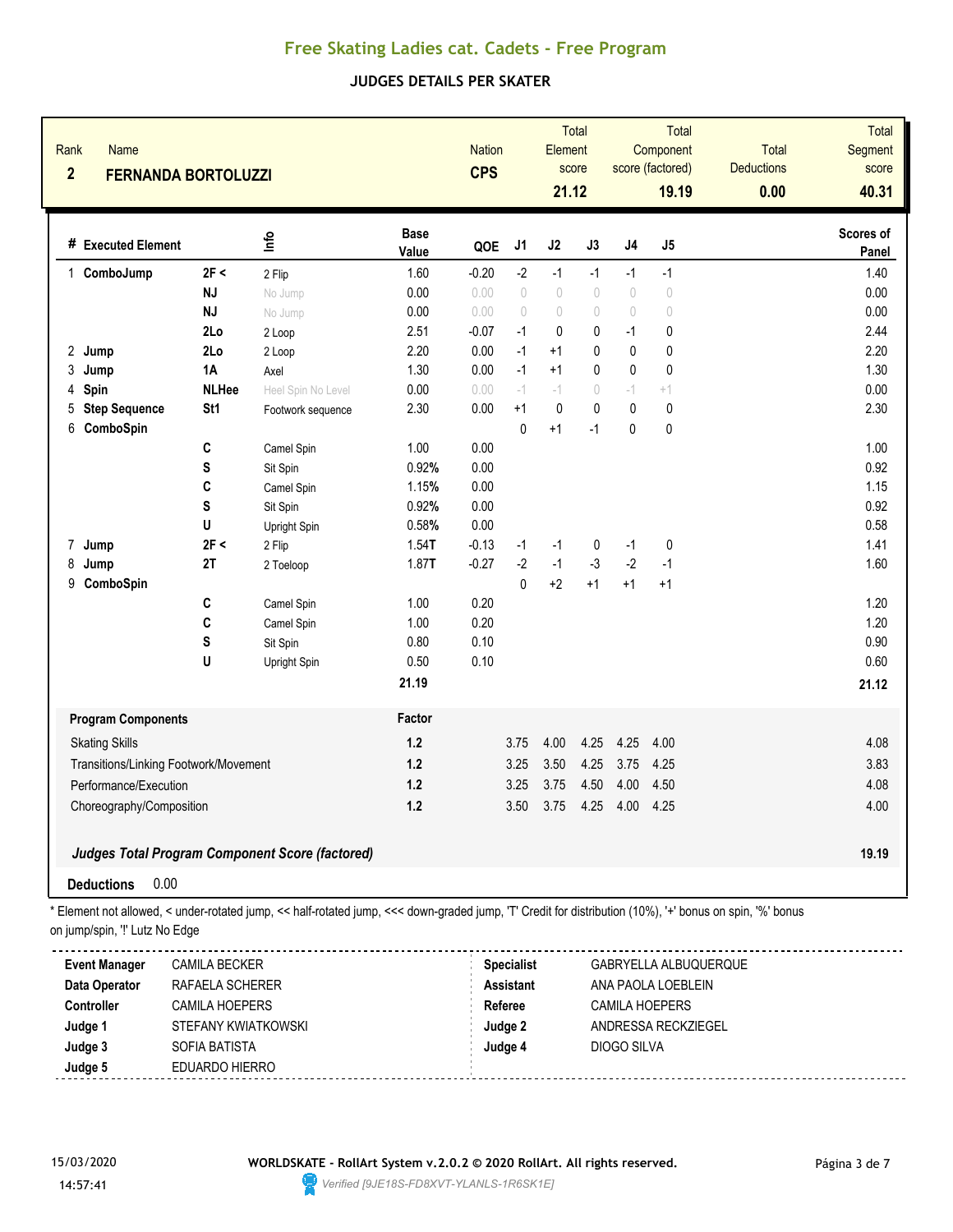## **JUDGES DETAILS PER SKATER**

| Rank<br><b>Name</b><br>$\overline{\mathbf{3}}$ | <b>LUISA DA SILVA DUARTE</b>    |                                                        |                      | <b>Nation</b><br><b>GPP</b> |                                  | Element<br>17.77  | Total<br>score                   |              | Total<br>Component<br>score (factored)<br>16.50 | <b>Total</b><br><b>Deductions</b><br>$-1.00$ | <b>Total</b><br>Segment<br>score<br>33.27 |
|------------------------------------------------|---------------------------------|--------------------------------------------------------|----------------------|-----------------------------|----------------------------------|-------------------|----------------------------------|--------------|-------------------------------------------------|----------------------------------------------|-------------------------------------------|
| # Executed Element                             |                                 | ۴ů                                                     | <b>Base</b><br>Value | QOE                         | J <sub>1</sub>                   | J2                | J3                               | J4           | J5                                              |                                              | Scores of<br>Panel                        |
| 1 Step Sequence                                | St <sub>1</sub>                 | Footwork sequence                                      | 2.30                 | 0.00                        | $\mathbf{0}$                     | $-1$              | $\pmb{0}$                        | $\mathbf{0}$ | $\pmb{0}$                                       |                                              | 2.30                                      |
| 2 Jump<br>3 ComboSpin                          | 1A                              | Axel                                                   | 1.30                 | 0.20                        | $+1$<br>$\mathbf 0$              | $\pmb{0}$<br>$-1$ | $+1$<br>$-1$                     | $+1$<br>$-1$ | $+1$<br>$\mathbf{0}$                            |                                              | 1.50                                      |
|                                                | C                               | Camel Spin                                             | 1.00                 | $-0.13$                     |                                  |                   |                                  |              |                                                 |                                              | 0.87                                      |
|                                                | C                               | Camel Spin                                             | 1.00                 | $-0.13$                     |                                  |                   |                                  |              |                                                 |                                              | 0.87                                      |
|                                                | $\mathbf s$                     | Sit Spin                                               | 0.80                 | $-0.07$                     |                                  |                   |                                  |              |                                                 |                                              | 0.73                                      |
|                                                | <b>NLCam</b>                    | Camel Spin No Level                                    | 0.00                 | 0.00                        |                                  |                   |                                  |              |                                                 |                                              | 0.00                                      |
| 4<br>Jump                                      | $2F \ll$                        | 2 Flip                                                 | $1.10$ T             | $-0.50$                     | $-3$                             | $-3$              | $-3$                             | $-3$         | $-3$                                            |                                              | 0.60                                      |
| 5 ComboJump                                    | 1A                              | Axel                                                   | $1.54$ T             | 0.00                        | $\pmb{0}$                        | $\pmb{0}$         | $\pmb{0}$                        | $\mathbf 0$  | $\pmb{0}$                                       |                                              | 1.54                                      |
|                                                | <b>NJ</b>                       | No Jump                                                | 0.00                 | 0.00                        | $\begin{array}{c} \n\end{array}$ | $\bigcirc$        | $\bigcirc$                       | $\bigcirc$   | $\bigcirc$                                      |                                              | 0.00                                      |
|                                                | 2S                              | 2 Salchow                                              | 2.03T                | 0.00                        | 0                                | $-1$              | 0                                | 0            | $\pmb{0}$                                       |                                              | 2.03                                      |
|                                                | 1Lo                             | Loop                                                   | 1.06T                | $-0.03$                     | $\mathbf 0$                      | $\pmb{0}$         | $-1$                             | $-1$         | $\pmb{0}$                                       |                                              | 1.03                                      |
| 6<br>Jump                                      | 1T                              | Toeloop                                                | 0.66T                | $-0.17$                     | $-3$                             | $-2$              | $\mathbf{0}$                     | $-2$         | $-1$                                            |                                              | 0.49                                      |
| 7 ComboJump                                    | 2S                              | 2 Salchow                                              | 2.03T                | $-0.23$                     | $-2$                             | $-1$              | $-2$                             | $-1$         | $\pmb{0}$                                       |                                              | 1.80                                      |
|                                                | <b>NJ</b>                       | No Jump                                                | 0.00                 | 0.00                        | $\bigcirc$                       | $\bigcirc$        | $\bigcirc$                       | $\bigcirc$   | $\bigcirc$                                      |                                              | 0.00                                      |
|                                                | 2T <                            | 2 Toeloop                                              | 1.43T                | $-0.23$                     | $-3$                             | $-1$              | $-1$                             | $-2$         | $-1$                                            |                                              | 1.20                                      |
| 8<br>Spin                                      | <b>NLCam</b>                    | Camel Spin No Level                                    | 0.00                 | 0.00                        | $-1$                             | $-1$              | $\begin{array}{c} \n\end{array}$ | $-1$         | $-1$                                            |                                              | 0.00                                      |
| 9 ComboSpin                                    |                                 |                                                        |                      |                             | $-1$                             | $-1$              | $-3$                             | $\mathbf 0$  | $\pmb{0}$                                       |                                              |                                           |
|                                                | $\mathbf{C}$                    | Camel Spin                                             | 1.00                 | $-0.13$                     |                                  |                   |                                  |              |                                                 |                                              | 0.87                                      |
|                                                | S                               | Sit Spin                                               | 0.80                 | $-0.07$                     |                                  |                   |                                  |              |                                                 |                                              | 0.73                                      |
|                                                | <b>NLCam</b>                    | Camel Spin No Level                                    | 0.00                 | 0.00                        |                                  |                   |                                  |              |                                                 |                                              | 0.00                                      |
|                                                | S                               | Sit Spin                                               | 1.28%                | $-0.07$                     |                                  |                   |                                  |              |                                                 |                                              | 1.21                                      |
|                                                |                                 |                                                        | 19.33                |                             |                                  |                   |                                  |              |                                                 |                                              | 17.77                                     |
| <b>Program Components</b>                      |                                 |                                                        | Factor               |                             |                                  |                   |                                  |              |                                                 |                                              |                                           |
| <b>Skating Skills</b>                          |                                 |                                                        | 1.2                  |                             | 3.25                             | 3.75              | 3.50                             | 3.00         | 4.00                                            |                                              | 3.50                                      |
| Transitions/Linking Footwork/Movement          |                                 |                                                        | 1.2                  |                             | 3.00                             | 3.50              | 3.50                             | 2.75         | 3.50                                            |                                              | 3.33                                      |
| Performance/Execution                          |                                 | 1.2                                                    |                      | 3.00                        | 3.50                             | 4.00              | 3.00                             | 3.75         |                                                 | 3.42                                         |                                           |
|                                                | 1.2<br>Choreography/Composition |                                                        |                      |                             | 2.75                             | 3.75              | 3.75                             | 3.00         | 3.75                                            |                                              | 3.50                                      |
|                                                |                                 | <b>Judges Total Program Component Score (factored)</b> |                      |                             |                                  |                   |                                  |              |                                                 |                                              | 16.50                                     |
| Deductions -1.00                               | Falls:1                         |                                                        |                      |                             |                                  |                   |                                  |              |                                                 |                                              |                                           |

| Event Manager     | <b>CAMILA BECKER</b> | <b>Specialist</b> | GABRYELLA ALBUQUERQUE |
|-------------------|----------------------|-------------------|-----------------------|
| Data Operator     | RAFAELA SCHERER      | <b>Assistant</b>  | ANA PAOLA LOEBLEIN    |
| <b>Controller</b> | CAMILA HOEPERS       | Referee           | CAMILA HOEPERS        |
| Judge 1           | STEFANY KWIATKOWSKI  | Judge 2           | ANDRESSA RECKZIEGEL   |
| Judge 3           | SOFIA BATISTA        | Judge 4           | DIOGO SILVA           |
| Judge 5           | EDUARDO HIERRO       |                   |                       |
|                   |                      |                   |                       |

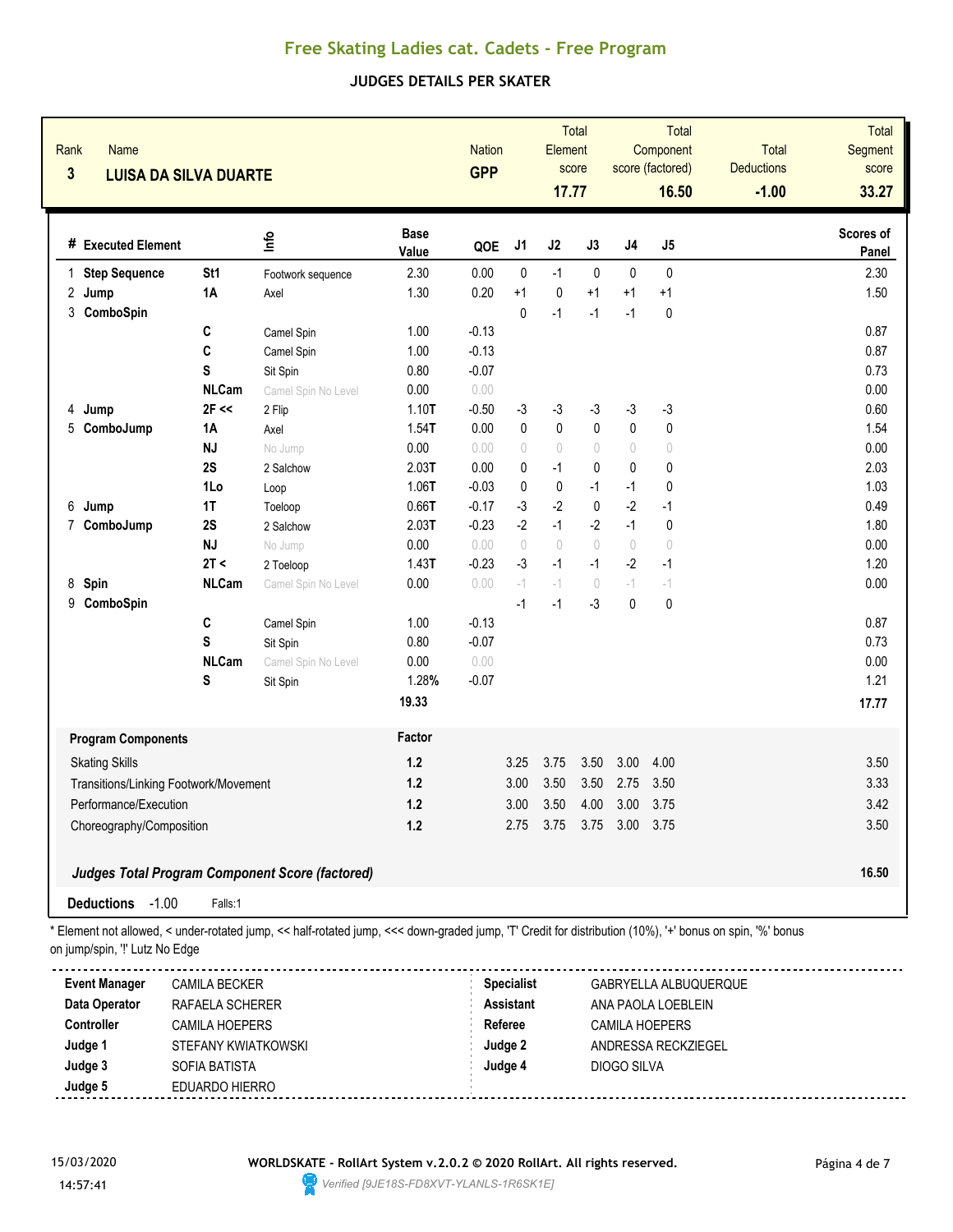#### **JUDGES DETAILS PER SKATER**

| Rank<br>$\overline{\mathbf{4}}$ | <b>Name</b><br><b>LARA DUARTE</b>     |                 |                                                 |                      | <b>Nation</b><br><b>AAB</b> |                                 | Element<br>16.96                 | Total<br>score |              | Total<br>Component<br>score (factored)<br>16.10 | <b>Total</b><br><b>Deductions</b><br>$-1.00$ | Total<br>Segment<br>score<br>32.06 |
|---------------------------------|---------------------------------------|-----------------|-------------------------------------------------|----------------------|-----------------------------|---------------------------------|----------------------------------|----------------|--------------|-------------------------------------------------|----------------------------------------------|------------------------------------|
|                                 | # Executed Element                    |                 | ١fe                                             | <b>Base</b><br>Value | QOE                         | J <sub>1</sub>                  | J2                               | J3             | J4           | J5                                              |                                              | Scores of<br>Panel                 |
| 1 Jump                          |                                       | $2F \ll$        | 2 Flip                                          | 1.00                 | $-0.50$                     | $-3$                            | $-3$                             | $-3$           | $-3$         | $-3$                                            |                                              | 0.50                               |
|                                 | 2 ComboJump                           | 1A              | Axel                                            | 1.40                 | 0.00                        | 0                               | $\pmb{0}$                        | $+1$           | $\mathbf 0$  | $\pmb{0}$                                       |                                              | 1.40                               |
|                                 |                                       | <b>NJ</b>       | No Jump                                         | 0.00                 | 0.00                        | $\sqrt{ }$                      | $\begin{array}{c} \n\end{array}$ | $\sqrt{ }$     | $\sqrt{ }$   | $\begin{array}{c} \n\end{array}$                |                                              | 0.00                               |
|                                 |                                       | 2T              | 2 Toeloop                                       | 1.85                 | 0.00                        | $\mathbf 0$                     | $\mathbf{0}$                     | $\pmb{0}$      | $\mathbf{0}$ | $\pmb{0}$                                       |                                              | 1.85                               |
|                                 | 3 ComboSpin                           |                 |                                                 |                      |                             | $-1$                            | $-1$                             | 0              | $\mathbf{0}$ | $\mathbf 0$                                     |                                              |                                    |
|                                 |                                       | C               | Camel Spin                                      | 1.00                 | $-0.07$                     |                                 |                                  |                |              |                                                 |                                              | 0.93                               |
|                                 |                                       | S               | Sit Spin                                        | 0.80                 | $-0.03$                     |                                 |                                  |                |              |                                                 |                                              | 0.77                               |
|                                 |                                       | U               | Upright Spin                                    | 0.50                 | $-0.03$                     |                                 |                                  |                |              |                                                 |                                              | 0.47                               |
|                                 |                                       | S               | Sit Spin                                        | 0.80                 | $-0.03$                     |                                 |                                  |                |              |                                                 |                                              | 0.77                               |
| Jump<br>4                       |                                       | 2S              | 2 Salchow                                       | 1.70                 | $-0.30$                     | $-3$                            | $-2$                             | $-2$           | $-2$         | $-2$                                            |                                              | 1.40                               |
| 5                               | <b>Step Sequence</b>                  | St <sub>1</sub> | Footwork sequence                               | 2.30                 | $-0.30$                     | 0                               | $-1$                             | $-1$           | $-1$         | $-1$                                            |                                              | 2.00                               |
| 6                               | ComboSpin                             |                 |                                                 |                      |                             | $\Omega$                        | $+1$                             | 0              | $-1$         | $\mathbf{0}$                                    |                                              |                                    |
|                                 |                                       | <b>NLCam</b>    | Camel Spin No Level                             | 0.00                 | 0.00                        |                                 |                                  |                |              |                                                 |                                              | 0.00                               |
|                                 |                                       | C               | Camel Spin                                      | 1.00                 | 0.00                        |                                 |                                  |                |              |                                                 |                                              | 1.00                               |
|                                 |                                       | U               | Upright Spin                                    | 0.50                 | 0.00                        |                                 |                                  |                |              |                                                 |                                              | 0.50                               |
| $\overline{7}$<br>Jump          |                                       | 1Lo             | Loop                                            | 0.99T                | 0.03                        | 0                               | $+1$                             | $+1$           | 0            | 0                                               |                                              | 1.02                               |
| 8<br>Jump                       |                                       | <b>1A</b>       | Axel                                            | 1.43T                | 0.13                        | $+1$                            | $+1$                             | $+1$           | $\mathbf{0}$ | 0                                               |                                              | 1.56                               |
| 9                               | ComboJump                             | 1Lo             | Loop                                            | $1.06$ T             | 0.00                        | $\mathbf{0}$                    | $\pmb{0}$                        | 0              | 0            | $\mathbf{0}$                                    |                                              | 1.06                               |
|                                 |                                       | <b>NJ</b>       | No Jump                                         | 0.00                 | 0.00                        | $\begin{matrix} 0 \end{matrix}$ | $\bigcirc$                       | $\bigcirc$     | $\theta$     | $\bigcirc$                                      |                                              | 0.00                               |
|                                 |                                       | 2T              | 2 Toeloop                                       | 2.03T                | $-0.30$                     | $-3$                            | $-2$                             | $-2$           | $-2$         | $-1$                                            |                                              | 1.73                               |
| 10 Spin                         |                                       | <b>NLCam</b>    | Camel Spin No Level                             | 0.00                 | 0.00                        | $\sqrt{ }$                      | $-3$                             | $-1$           | $-1$         | $^{\rm -4}$                                     |                                              | 0.00                               |
|                                 |                                       |                 |                                                 | 18.36                |                             |                                 |                                  |                |              |                                                 |                                              | 16.96                              |
|                                 | <b>Program Components</b>             |                 |                                                 | Factor               |                             |                                 |                                  |                |              |                                                 |                                              |                                    |
|                                 | <b>Skating Skills</b>                 |                 |                                                 | 1.2                  |                             | 3.25                            | 3.75                             | 4.00           | 2.75         | 3.50                                            |                                              | 3.50                               |
|                                 | Transitions/Linking Footwork/Movement |                 |                                                 | 1.2                  |                             | 2.75                            | 3.50                             | 3.75           | 2.50         | 3.25                                            |                                              | 3.17                               |
|                                 | Performance/Execution                 |                 |                                                 | 1.2                  |                             | 2.25                            | 3.50                             | 4.25           | 3.00         | 3.50                                            |                                              | 3.33                               |
|                                 | Choreography/Composition              |                 | 1.2                                             |                      | 2.50                        | 3.75                            | 4.00                             | 3.00           | 3.50         |                                                 | 3.42                                         |                                    |
|                                 |                                       |                 | Judges Total Program Component Score (factored) |                      |                             |                                 |                                  |                |              |                                                 |                                              | 16.10                              |
| <b>Deductions</b>               | $-1.00$                               | Falls:1         |                                                 |                      |                             |                                 |                                  |                |              |                                                 |                                              |                                    |

| <b>Event Manager</b> | <b>CAMILA BECKER</b>  | <b>Specialist</b> | GABRYELLA ALBUQUERQUE |
|----------------------|-----------------------|-------------------|-----------------------|
| Data Operator        | RAFAELA SCHERER       | <b>Assistant</b>  | ANA PAOLA LOEBLEIN    |
| <b>Controller</b>    | <b>CAMILA HOEPERS</b> | Referee           | <b>CAMILA HOEPERS</b> |
| Judge 1              | STEFANY KWIATKOWSKI   | Judge 2           | ANDRESSA RECKZIEGEL   |
| Judge 3              | SOFIA BATISTA         | Judge 4           | DIOGO SILVA           |
| Judge 5              | EDUARDO HIERRO        |                   |                       |

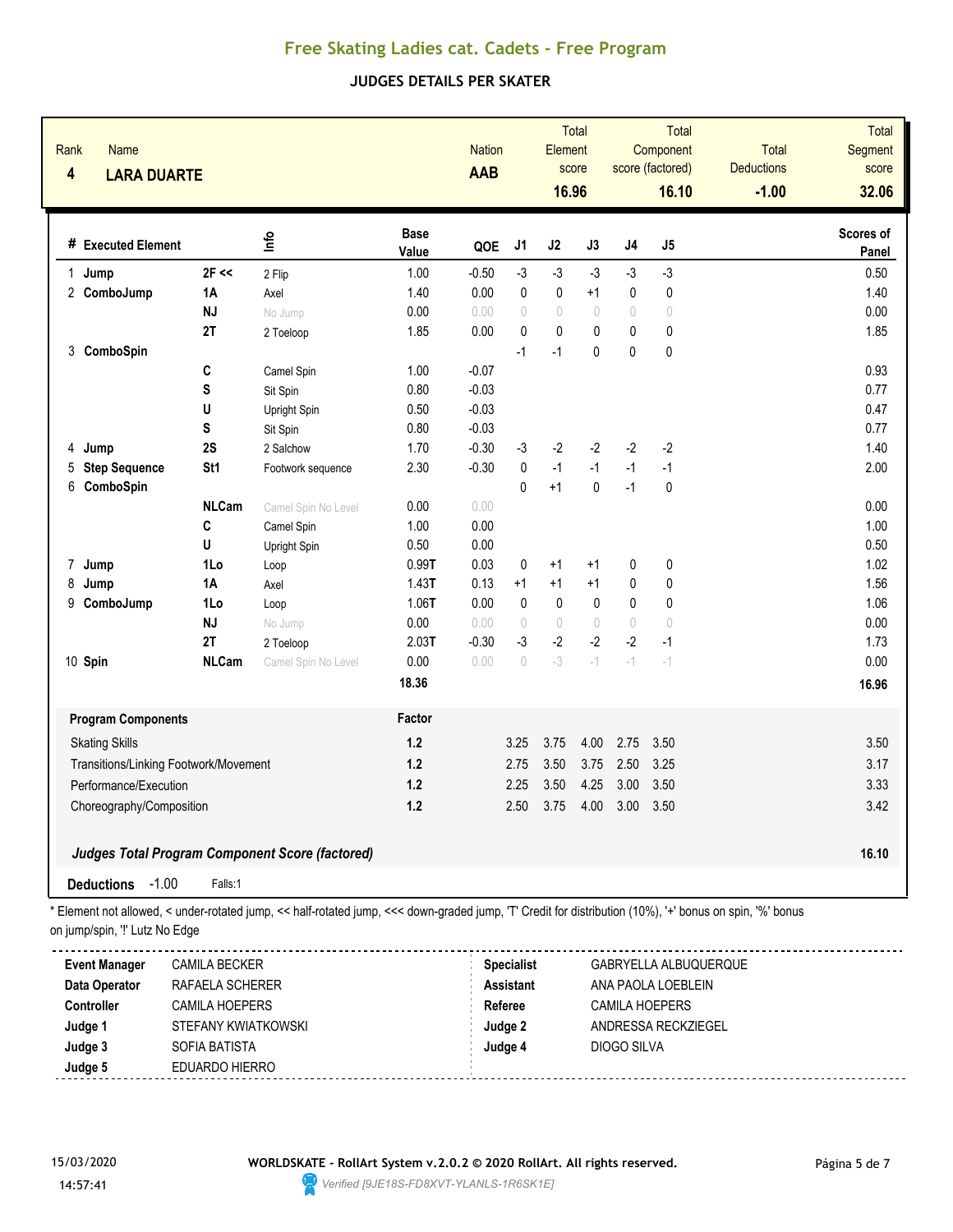#### **JUDGES DETAILS PER SKATER**

| Rank<br><b>Name</b><br>$5\phantom{1}$<br><b>LAURA ZOTTIS</b> |              |                                                        |                      | <b>Nation</b><br>AAB |                                  | Element<br>11.53                 | <b>Total</b><br>score |                                  | Total<br>Component<br>score (factored)<br>14.60 | <b>Total</b><br><b>Deductions</b><br>$-2.00$ | Total<br>Segment<br>score<br>24.13 |
|--------------------------------------------------------------|--------------|--------------------------------------------------------|----------------------|----------------------|----------------------------------|----------------------------------|-----------------------|----------------------------------|-------------------------------------------------|----------------------------------------------|------------------------------------|
| # Executed Element                                           |              | lnfo                                                   | <b>Base</b><br>Value | QOE                  | J1                               | J2                               | J3                    | J4                               | J5                                              |                                              | <b>Scores of</b><br>Panel          |
| 1 Jump                                                       | $2F \ll$     | 2 Flip                                                 | 1.00                 | $-0.40$              | $-3$                             | $-1$                             | $-2$                  | $-2$                             | $-2$                                            |                                              | 0.60                               |
| 2 ComboJump                                                  | 1Α           | Axel                                                   | 1.40                 | 0.00                 | 0                                | $-1$                             | 0                     | 0                                | $\pmb{0}$                                       |                                              | 1.40                               |
|                                                              | NJ           | No Jump                                                | 0.00                 | 0.00                 | $\bigcirc$                       | $\bigcirc$                       | $\bigcirc$            | $\begin{array}{c} \n\end{array}$ | $\bigcirc$                                      |                                              | 0.00                               |
|                                                              | NJ           | No Jump                                                | 0.00                 | 0.00                 | $\bigcirc$                       | $\begin{array}{c} \n\end{array}$ | $\bigcirc$            | $\bigcirc$                       | $\bigcirc$                                      |                                              | 0.00                               |
|                                                              | 2S           | 2 Salchow                                              | 1.85                 | $-0.13$              | $-1$                             | $\mathbf{0}$                     | 0                     | $-1$                             | $-1$                                            |                                              | 1.72                               |
| 3 Spin                                                       | <b>NLCam</b> | Camel Spin No Level                                    | 0.00                 | 0.00                 | $-1$                             | $-1$                             | $-2$                  | $-3$                             | $-1$                                            |                                              | 0.00                               |
| <b>Step Sequence</b><br>4                                    | <b>StB</b>   | Footwork sequence                                      | 1.80                 | $-0.20$              | $-1$                             | $-1$                             | $\pmb{0}$             | $-1$                             | $\mathbf 0$                                     |                                              | 1.60                               |
| 5<br>Jump                                                    | 2Lo <<       | 2 Loop                                                 | 1.21T                | $-0.50$              | $-3$                             | $-3$                             | $-3$                  | $-3$                             | $-2$                                            |                                              | 0.71                               |
| 6<br>ComboSpin                                               |              |                                                        |                      |                      | $-1$                             | $\mathbf 0$                      | $-1$                  | $-1$                             | $-1$                                            |                                              |                                    |
|                                                              | $\mathbf{C}$ | Camel Spin                                             | 1.00                 | $-0.20$              |                                  |                                  |                       |                                  |                                                 |                                              | 0.80                               |
|                                                              | ${\bf S}$    | Sit Spin                                               | 0.80                 | $-0.10$              |                                  |                                  |                       |                                  |                                                 |                                              | 0.70                               |
|                                                              | U            | Upright Spin                                           | 0.50                 | $-0.10$              |                                  |                                  |                       |                                  |                                                 |                                              | 0.40                               |
|                                                              | <b>NLSit</b> | Sit Spin No Level                                      | 0.00                 | 0.00                 |                                  |                                  |                       |                                  |                                                 |                                              | 0.00                               |
| 7 Jump                                                       | 2T <         | 2 Toeloop                                              | 0.93T                | $-0.37$              | $-2$                             | $-3$                             | $-3$                  | $-3$                             | $-2$                                            |                                              | 0.56                               |
| 8 ComboJump                                                  | 1A           | Axel                                                   | $1.54$ T             | 0.00                 | $\mathbf 0$                      | $\mathbf{0}$                     | 0                     | $\pmb{0}$                        | $\pmb{0}$                                       |                                              | 1.54                               |
|                                                              | <b>NJ</b>    | No Jump                                                | 0.00                 | 0.00                 | $\begin{array}{c} \n\end{array}$ | $\cup$                           | 0                     | $\begin{array}{c} \n\end{array}$ | $\circ$                                         |                                              | 0.00                               |
|                                                              | <b>NJ</b>    | No Jump                                                | 0.00                 | 0.00                 | $\bigcirc$                       | $\bigcirc$                       | $\bigcirc$            | $\bigcirc$                       | $\bigcirc$                                      |                                              | 0.00                               |
|                                                              | 2T <<        | 2 Toeloop                                              | 1.02T                | $-0.40$              | $-3$                             | -3                               | $-3$                  | $-3$                             | $-2$                                            |                                              | 0.62                               |
| 9 Jump                                                       | 1F           | Flip                                                   | 0.88T                | 0.00                 | $\pmb{0}$                        | $\mathbf{0}$                     | $\mathbf{0}$          | $\pmb{0}$                        | $\pmb{0}$                                       |                                              | 0.88                               |
| 10 ComboSpin                                                 |              |                                                        |                      |                      | $-1$                             | $-1$                             | $-2$                  | $-2$                             | $-2$                                            |                                              |                                    |
|                                                              | <b>NLCam</b> | Camel Spin No Level                                    | $0.00*$              |                      |                                  |                                  |                       |                                  |                                                 |                                              |                                    |
|                                                              | <b>NLCam</b> | Camel Spin No Level                                    | $0.00*$              |                      |                                  |                                  |                       |                                  |                                                 |                                              |                                    |
|                                                              | U            | Upright Spin                                           | $0.50*$              |                      |                                  |                                  |                       |                                  |                                                 |                                              |                                    |
|                                                              |              |                                                        | 13.93                |                      |                                  |                                  |                       |                                  |                                                 |                                              | 11.53                              |
| <b>Program Components</b>                                    |              |                                                        | Factor               |                      |                                  |                                  |                       |                                  |                                                 |                                              |                                    |
| <b>Skating Skills</b>                                        |              |                                                        | $1.2$                |                      | 3.00                             | 3.25                             | 3.25                  | 2.75                             | 3.50                                            |                                              | 3.17                               |
| Transitions/Linking Footwork/Movement                        |              |                                                        | $1.2$                |                      | 2.75                             | 3.00                             | 3.00                  | 2.50                             | 3.25                                            |                                              | 2.92                               |
| Performance/Execution                                        |              |                                                        | $1.2$                |                      | 2.75                             | 3.25                             | 3.25                  | 2.50                             | 3.75                                            |                                              | 3.08                               |
| Choreography/Composition                                     |              |                                                        | 1.2                  |                      | 2.75                             | 3.25                             | 3.00                  | 2.50                             | 3.50                                            |                                              | 3.00                               |
|                                                              |              | <b>Judges Total Program Component Score (factored)</b> |                      |                      |                                  |                                  |                       |                                  |                                                 |                                              | 14.60                              |
| $-2.00$<br><b>Deductions</b>                                 | Falls:2      |                                                        |                      |                      |                                  |                                  |                       |                                  |                                                 |                                              |                                    |

\* Element not allowed, < under-rotated jump, << half-rotated jump, <<< down-graded jump, 'T' Credit for distribution (10%), '+' bonus on spin, '%' bonus on jump/spin, "!' Lutz No Edge

| <b>Event Manager</b> | <b>CAMILA BECKER</b> | <b>Specialist</b> | GABRYELLA ALBUQUERQUE |  |
|----------------------|----------------------|-------------------|-----------------------|--|
| Data Operator        | RAFAELA SCHERER      | <b>Assistant</b>  | ANA PAOLA LOEBLEIN    |  |
| <b>Controller</b>    | CAMILA HOEPERS       | Referee           | CAMILA HOEPERS        |  |
| Judge 1              | STEFANY KWIATKOWSKI  | Judge 2           | ANDRESSA RECKZIEGEL   |  |
| Judge 3              | SOFIA BATISTA        | Judge 4           | DIOGO SILVA           |  |
| Judge 5              | EDUARDO HIERRO       |                   |                       |  |

15/03/2020 **WORLDSKATE - RollArt System v.2.0.2 © 2020 RollArt. All rights reserved.** Página 6 de 7

14:57:41 *Verified [9JE18S-FD8XVT-YLANLS-1R6SK1E]*